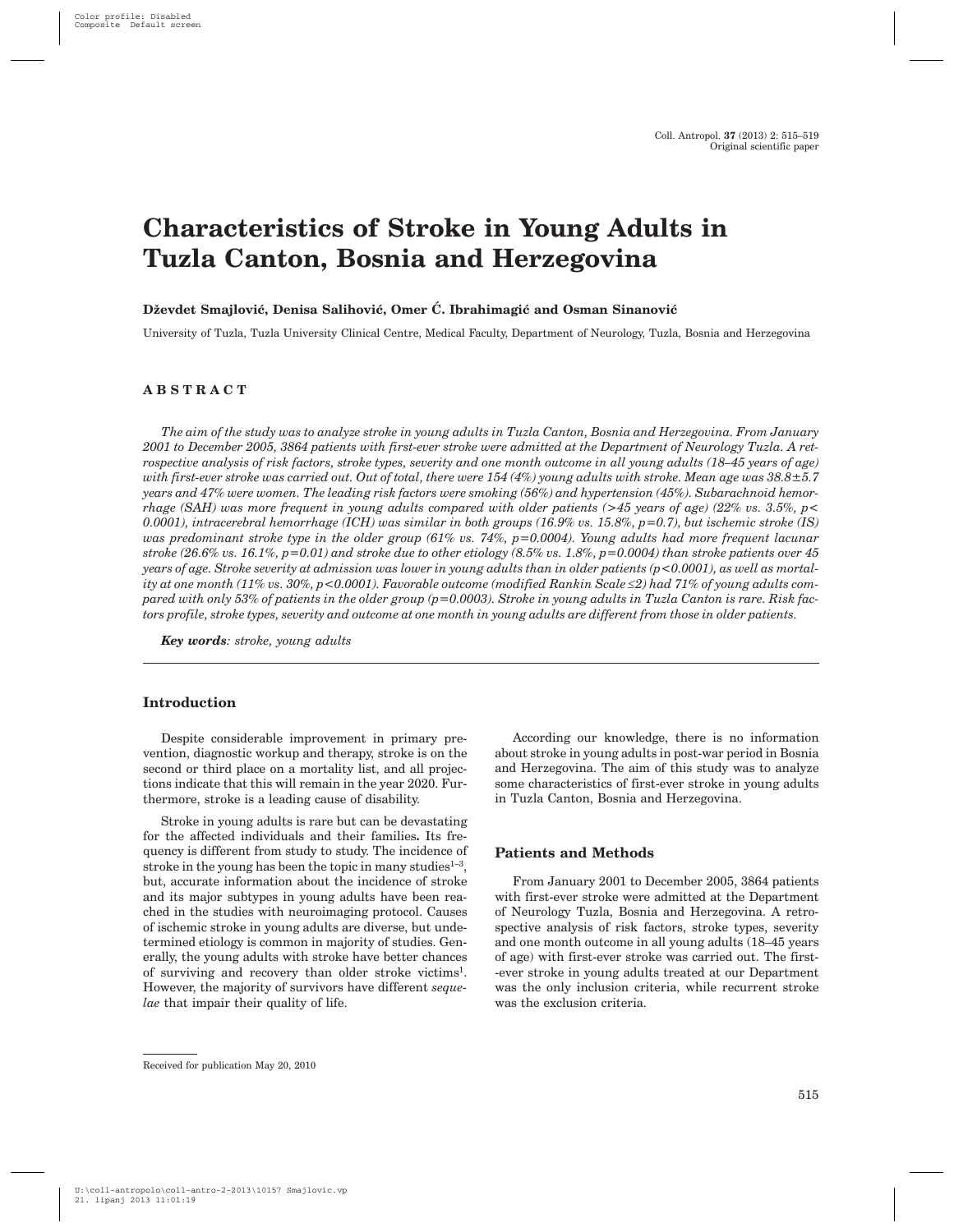Chart review was used to determine patients' medical and neurological histories, findings from general and neurological examinations, blood tests, neuroimaging and vascular studies. The following stroke risk factors were assessed: sex, hypertension (defined by preadmission history and medical records), heart disease (angina pectoris, cardiomiopathy, hypertensive heart diseases and heart rhythm disorders), atrial fibrillation (considered as a separate risk factor), diabetes mellitus (diagnosed according to the National Institutes of Health<sup>4</sup>), dyslipidemia (defined as the total serum cholesterol higher than 5.0 mmol/L, low density lipoprotein (LDL) higher than 3.0 mmol/L and triglycerides higher than 2.0 mmol/L), current cigarette smoking (if they smoked at least 10 cigarettes per day during the past six months $5$ , and alcohol overuse (100 g alcohol per day during the past two months, and/or acute alcohol intoxication 24 hours before the onset of disease $6$ ).

The severity of the neurological deficit on admission was assessed using the Scandinavian Stroke Scale7.

Routine laboratory tests (with the exception of the blood lipids level wich was performed in only 50% of the elderly stroke patients), electrocardiogram (ECG) and computed tomography (CT) were done in nearly all the patients. In young stroke patients control CT or magnetic resonance imaging (MRI) was performed in 78 patients (51%). Carotid and transcranial ultrasound were done in two third of young stroke patients, and in the cases with vascular abnormalities catheter or CT angiography was performed additionally (55 patients or 36%). All young stroke patients were examined by specialist in internal medicine, transthoracic echocardiography was done in 61 patients (40%), and transesophageal echocardiography only for strictly selected cases. Immunological testing (antinuclear and antiphospholipid antibodies) was done in 107 of the young stroke patients (69%).

Stroke was confirmed by CT scan and etiology of ischemic stroke was made according to the TOAST criteria8**.** Outcome at 1st month after stroke onset included information on vital status and handicap (modified Rankin Scale, mRS)<sup>9</sup>.

This study was approved by the Ethical Committee of the University Clinical Centre Tuzla.

#### *Statistical analyses*

For statistical analyses we used statistical applicative software »Med Calc« v. 9.2.0.0. Continuous and categorical data between two groups were analyzed using Student's t-test and  $\chi^2$  (Chi-square) test where appropriate. Values of p<0.05 were considered statistically significant.

#### **Results**

Out of total, there were 154 (4%) young adults with stroke. Mean age was 38.8±5.7 years and 47% were women. Current smoking and hypertension were the most frequent risk factors among young adult stroke pa-

tients, while atrial fibrillation and diabetes were rare. In general, stroke risk profile was different in young adults and older stroke patients (Table 1). Stroke severity at admission was significantly lower among young adults with stroke.

Table 2 shows the distribution of stroke types among young adults. Subarachnoid hemorrhage was more frequent in young adults compared with older patients (>45 years of age) (22.1% *vs.* 3.5%, p<0.0001), intracerebral hemorrhage (ICH) was similar in both groups (16.9% *vs.* 15.8%, p=0.7), but ischemic stroke (IS) was predominant stroke type in the older group  $(61\% vs. 73.8\%, p=0.0004)$ . A comparison of the distribution of etiological types of ischemic stroke showed the difference between young adults and older stroke patients. Young adults had more frequent lacunar stroke  $(26.6\% \text{ vs. } 16.1\% , p=0.01)$  and stroke due to other etiology (8.5% *vs.* 1.8%, p=0.0004), and less frequent atherotrombotic (14.9 *vs.* 28.7, p= 0.002) and cardioembolic stroke (9.6% *vs.* 19.2%, p=0.01) than stroke patients over 45 years of age.

One month outcome was different between two analyzed groups. Mortality rate was significantly lower in young adults (17/154, 11% *vs.* 1127/3710, 30%; p<0.0001), and favorable outcome at one month  $(mRS \leq 2)$  achieved significantly higher number young adults than older stroke patients (75/106, 71% *vs*. 1305/2479, 53%, p= 0.0004).

Mortality rates and functional outcome at one month are shown in Figure 1. In the young adults with stroke, ICH had the highest mortality (23%), followed with SAH (12%) and ischemic stroke (7.5%). The clinical one month outcome was favorable in more than two-thirds of young patients with cerebral infarct (42/94), and in less than half of patients with ICH (11/26). Unfavorable outcome (mRS 3–5) had nearly 25% of ischemic young stroke patients, 30% of patients with SAH and 35% with ICH.



*Fig. 1. Outcome of first-ever stroke in young adults at one month. IS – ischemic stroke; ICH – intracerebral hemorrhage; SAH – subarachnoid hemorrhage; mRS – modified Rankin Scale.*

# **Discussion**

Frequency of first-ever stroke in young adults is different from country to country and it is ranged between  $<$  5% and 30%<sup>1-3,10,11</sup>. The prevalence of stroke in young adults in our region is low (4%), but it is similar with some studies from Europe $10,12$ .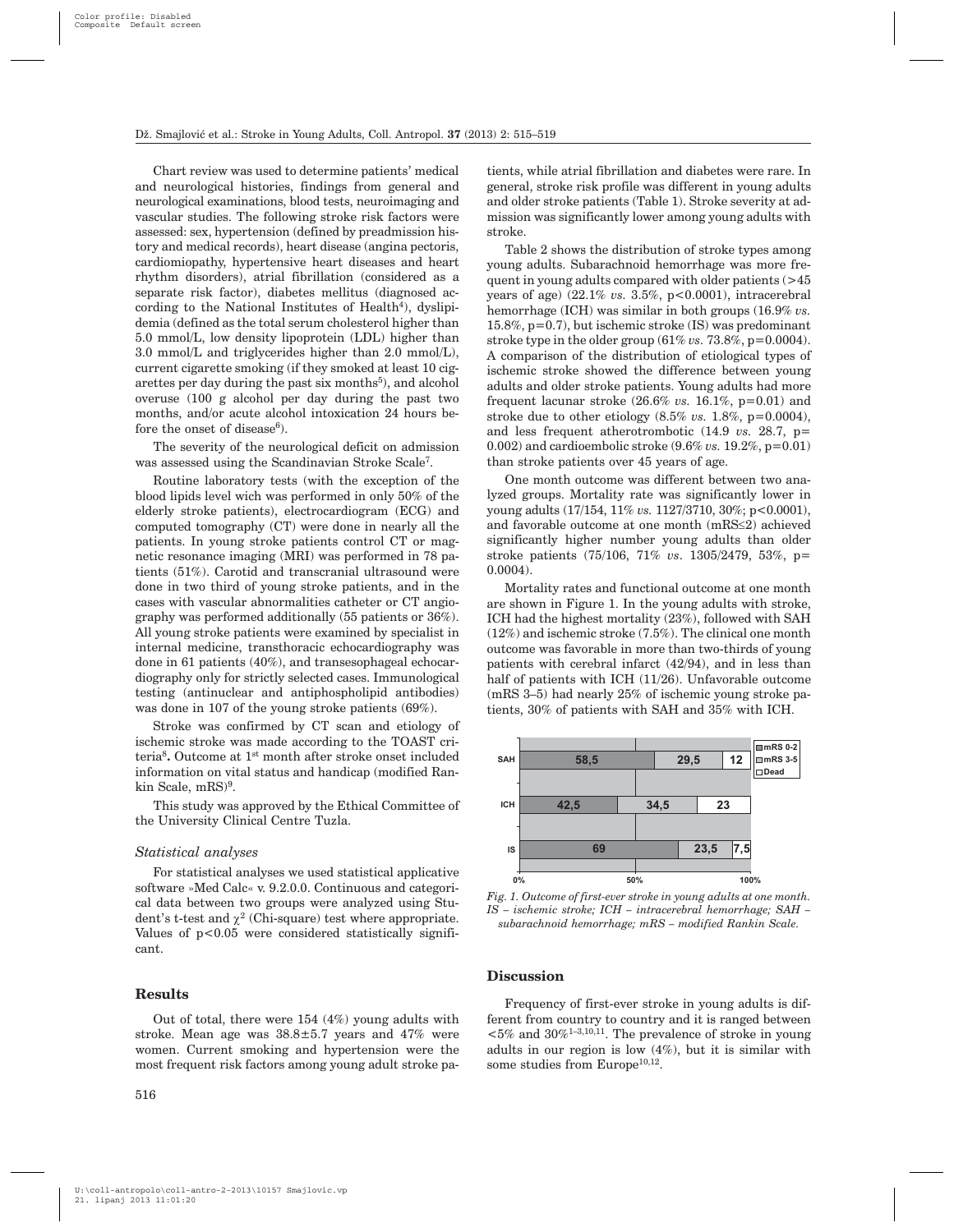Our study showed some differences in risk factors profile between young adults with first-ever acute stroke and older patients (Table 1). Smoking and hypertension were the leading risk factors among young adults in our study and it is similar with findings of Rasura et al.2. Furthermore, in the study of our neighbors from Serbia the most frequent risk factors among young stroke patients were smoking  $(37%)$  and hypertension  $(35%)^{12}$ . In the study of Khan13, hypertension was the leading risk factor (40%), and other risk factors were represented in higher percentage than in our study (diabetes mellitus 32.5%, hypercholesterolemia 27.5%). In the recent Finnish study with 1008 young ischemic stroke patients the most frequent risk factors were dyslipidemia, smoking and hypertension $14$ . In our country, unfortunately, smoking is still very popular habit among young people. The reason for this is a lack of awareness about the harmful effects of smoking. In addition, our country has no law passed to prohibit smoking in enclosed public spaces and facilities. Another interesting finding in our study is much lower prevalence of dyslipidemia in the older group of stroke patients comparing with other studies. Namely, at the time when we performed the study blood lipid level in older patients was not a part of routine laboratory tests.

Leno at al.<sup>15</sup> and Marini et al.<sup>10</sup> reported that intracerebral and subarachnoid hemorrhage were more frequent stroke types in the young. In our series we found out that subarachnoid hemorrhage was also more frequent in young adults comparing with older patients, but the prevalence of intracerebral hemorrhage was similar in both groups (Table 2). The cumulative proportion of subarachnoid and intracerebral hemorrhage in our young patients, although high (39%), was within the range found in previous studies  $(33.5\% \text{ to } 58\%)^{16-18}$ .

In our study young adults had more frequent lacunar stroke and stroke due to other etiology, and less frequent atherothrombotic and cardioembolic stroke than stroke patients over 45 years of age. Compared with previous reports (Table 3), regarding ischemic stroke type in young adults, we found out that cardioembolic stroke and stroke due to other etiology was much less common in our series than in other studies. However, lacunar stroke and stroke of undetermined etiology was more common among our young adults than in other studies in Europe, Asia and the United States. We think that the main reason for such a difference in distribution of ischemic stroke types is extent of diagnostic evaluation, and this was a limitation of our study. Unfortunately, we are not able to perform

| TABLE 1 |                                                                      |  |  |  |  |  |
|---------|----------------------------------------------------------------------|--|--|--|--|--|
|         | GENERAL CHARACTERISTICS AND RISK FACTORS IN YOUNG ADULTS WITH STROKE |  |  |  |  |  |

| Variable                        | Young adults $(N=154)$<br>$N(\%)$ | Older patients $(N=3710)$<br>$N(\%)$ | p        |  |
|---------------------------------|-----------------------------------|--------------------------------------|----------|--|
| Women                           | 72(46.8)                          | 1973 (53.2)                          | 0.1      |  |
| Hypertension                    | 69 (44.8)                         | 2796 (75.4)                          | < 0.0001 |  |
| Heart disease                   | 22(14.3)                          | 1593 (42.9)                          | < 0.0001 |  |
| Atrial fibrillation             | 2(1.3)                            | 599(16.1)                            | < 0.0001 |  |
| Diabetes mellitus               | 6(3.9)                            | 909(24.5)                            | < 0.0001 |  |
| Current smoking                 | 86 (55.8)                         | 1052(28.4)                           | < 0.0001 |  |
| Alcohol overuse                 | 11(7.1)                           | 328(8.8)                             | 0.4      |  |
| Dyslipidemia                    | 19(12.3)                          | 407(11.0)                            | 0.5      |  |
| Scandinavian Stroke Scale, X±SD | $37.5 \pm 18.5$                   | $29.1 \pm 16.6$                      | < 0.0001 |  |

X – mean, SD – standard deviation

**TABLE 2** STROKE SUBTYPES IN YOUNG ADULTS

| Stroke subtype     | Young adults $(N=154)$<br>$N(\%)$ | Older patients $(N=3710)$<br>$N(\%)$ | p        |  |
|--------------------|-----------------------------------|--------------------------------------|----------|--|
| Ischemic stroke    | 94(61.0)                          | 2993 (80.7)                          | 0.0004   |  |
| - atherothrombotic | 14 (14.9)                         | 859 (28.7)                           | 0.002    |  |
| - cardioembolic    | 9(9.6)                            | 575 (19.2)                           | 0.01     |  |
| – lacunar stroke   | 25(26.6)                          | 482(16.1)                            | 0.01     |  |
| - other etiology   | 8(8.5)                            | 53(1.8)                              | 0.0004   |  |
| $-$ undetermined   | 38(40.4)                          | 1024(34.2)                           | 0.2      |  |
| ICH                | 26(16.9)                          | 587 (15.8)                           | 0.7      |  |
| <b>SAH</b>         | 34(22.1)                          | 130(3.5)                             | < 0.0001 |  |

ICH – intracerebral hemorrhage, SAH – subarachnoid hemorrhage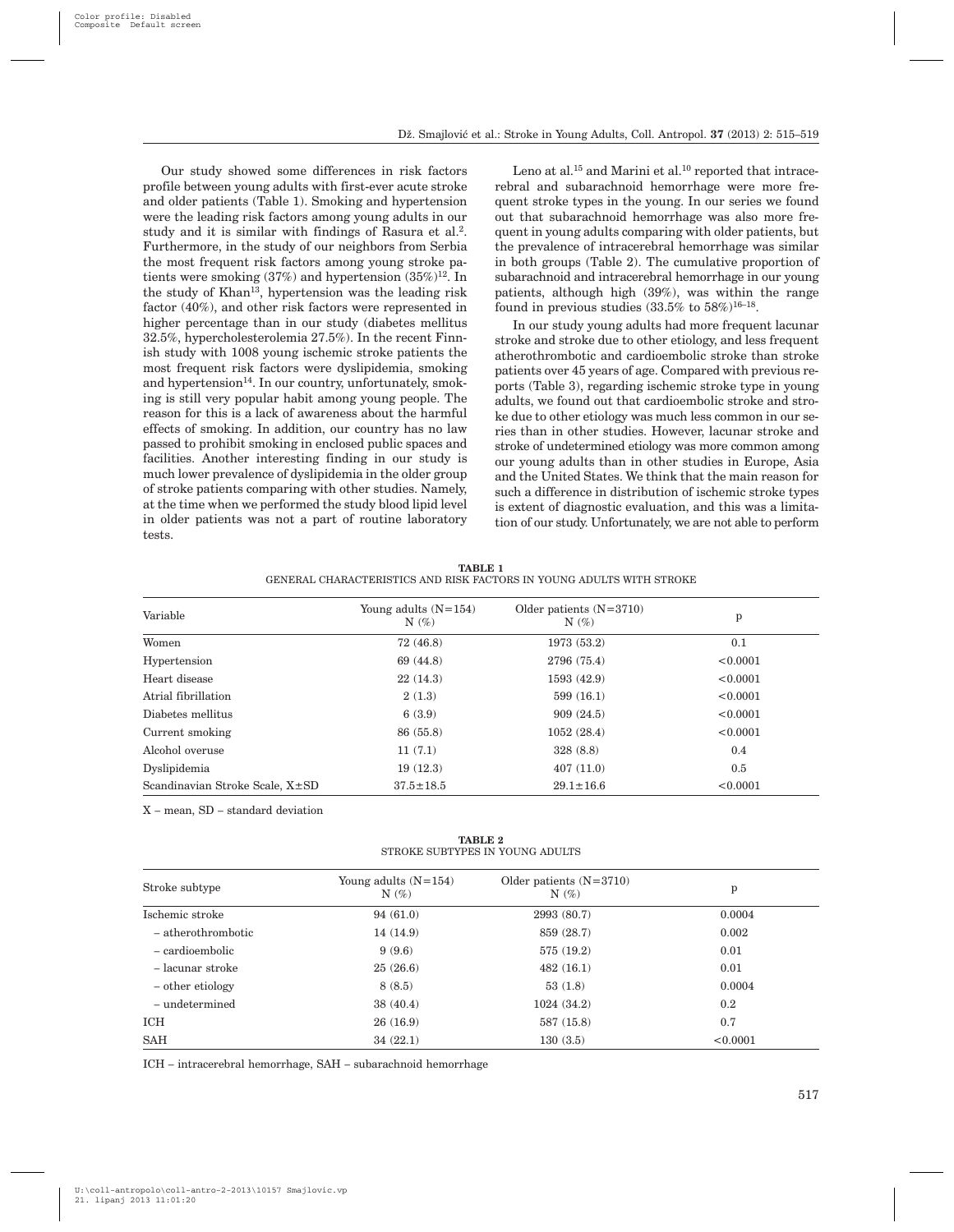| Country                     | <b>ATH</b> | CЕ   | LS   | OЕ   | UΕ   |
|-----------------------------|------------|------|------|------|------|
| USA <sup>16</sup>           | 16         | 14   | 3    | 44   | 23   |
| Saudi Arabian <sup>17</sup> | 12.9       | 17.1 | 24.3 | 30.0 | 15.7 |
| Taiwan <sup>18</sup>        | 7.9        | 19.5 | 22.4 | 24.5 | 25.7 |
| Switzerland <sup>1</sup>    | 4.0        | 24.0 | 9.0  | 30.0 | 33.0 |
| Italy <sup>2</sup>          | 12.0       | 34.0 | 2.5  | 28.0 | 24.0 |
| Spain <sup>3</sup>          | 21.0       | 17.0 | 17.0 | 9.0  | 36.0 |
| Serbia <sup>12</sup>        | 7.9        | 19.5 | 22.4 | 24.5 | 25.7 |
| B&H, present study          | 14.9       | 9.6  | 26.6 | 8.5  | 40.4 |

**TABLE 3** DISTRIBUTION OF ISCHEMIC STROKE SUBTYPES (%) IN YOUNG ADULTS IN DIFFERENT COUNTRIES

B&H – Bosnia and Herzegovina, ATH – atherothormbotic stroke, CE – cardioembolic stroke, LS – lacunar stroke, OE – other etiology, UE – undetermined etiology

some specific tests to diagnose protein C and S deficiency, Fabry disease, mitochondrial diseases etc. Therefore, we had the highest proportion of young stroke patients with stroke of undetermined etiology.

One month case-fatality rate in young adults (11%) was nearly one third of that reported in older patients (30.4%). Identical case-fatality rate in young adults was found in the study of Marini et al.<sup>10</sup>, while Jacobs et al.<sup>19</sup> reported one month stroke mortality in young adults of 17%. In our study the best prognosis one month after the first-ever stroke had young adults with ischemic stroke. They had the lowest mortality rate (7.5%) and the highest proportion  $(69%)$  of good recovery  $(mRS \leq 2)$  (Figure 1). On the other hand, young adults with ICH had the highest one month mortality rate (23%) and the lowest proportion of patients with favorable outcome (42.5%). In the Italian study<sup>10</sup> patients with SAH had the highest proportion of good recovery (60%), patients with ICH had the highest mortality (44%), and patients with ischemic stroke had the highest proportion of severe disability (47%). In the Western Norway 80% of young ischemic stroke patients had favorable one month outcome, and 30-day case fatality rate was only 3.4%20.

The main limitation of our study was its retrospective nature, because not all patients received complete exami-

#### **REFERENCES**

1. NEDELTCHEV K, DER MAUR TA, GEORGIADIS D, ARNOLD M, CASO V, MATTLE HP, SCHROTH G, REMONDA L, STURZENEG-GER M, FISCHER U, BAUMGARTNER RW, J Neurol Neurosurg Psychiatry, 76 (2005) 191. — 2. RASURA M, SPALLONI A, FERRARI M, DE CASTRO S, PATELLA R, LISI F, BECCIA M, Eur J Neurol, 13 (2006) 146. — 3. VARONA JF, GUERRA JM, BERMEJO F, MOLINA JA, GO-MEZ DE LA CAMARA A, Eur Neurol, 57 (2007) 212. — 4. ANONY-MOUS, JAMA, 243 (1980) 2296. — 5. GOLDSTEIN LB, ADAMS R, AL-BERTS MJ, APPEL LJ, BRASS LM, BUSHNEL CD, CULEBRAS A, DE GRABA TJ, GORELICK PB, GUYTON JR, HART RG, HOWARD G, KELLY-HAYES M, NIXON JV, SACCO RL, Stroke, 37 (2006) 1583. — 6. RUIZ-SANDOVAL JL, CANTU C, BARINAGARREMENTERIA F, Stroke, 30 (1999) 537. — 7. ANONYMOUS, Stroke, 16 (1985) 885. — 8. ADAMS HP, BENDIXEN BH, KAPPELLE LJ, BILLER J, LOVE BB, GORDON DL, MARSH EE, Stroke, 24 (1993) 35.— 9. RANKIN J, Scott Med J, 2 (1957) 200. — 10. MARINI C, TOTARO R, DE SANTIS F, CIAN-CARELLI I, BALDASSARRE M, CAROLEI A, Stroke, 32 (2001) 52. —

nations and some information might have been lost. Furthermore, after the war in Bosnia and Herzegovina official stroke register has not been formed in our region and our data was based on hospital register only. Additionally, this study started just couple years after the war, when the human, capacity and technical resources at our Department were limited and »Stroke Unit« was not established.

# **Conclusion**

Stroke in young adults in Tuzla Canton is rare, with equal sex distribution. Risk factors profile, stroke subtypes, severity and one month outcome in young adults are different from those in older patients. More than one third of young adults have intracerebral or subarachnoid hemorrhage, and stroke of undetermined etiology is the most common type of ischemic stroke. In the future, a larger battery of examinations is indicated to define the etiology of stroke in young adults. We believe that the findings in this study warrant further trials in order to obtain more precise information about stroke in young adults in whole Bosnia and Herzegovina.

11. KITTNER SJ, MCCARTER RJ, SHERWIN RW, SLOAN MA, STERN BJ, JOHNSON CJ, BUCHHOLZ D, SEIPP MJ, PRICE TR, Stroke, 24  $(1993)$ I-13. — 12. JOVANOVIC DR, BESLAĆ-BUMBAŠIREVIĆ LJ, RAI-ČEVIĆ R, ZIDVERC-TRAJKOVIĆ J, ERCEGOVAC MD, Vojnosanit Pregl, 65 (2008) 803. — 13. KHAN YF, Clin Neurol Neurosurg, 109 (2007) - 14. PUTAALA J, METSO AJ, METSO TM, KONKOLA N, KRA-MER Y, HAAPANIEMI E, KASTE M, TATLISUMAK T, Stroke, 40 (2009) 1195. DOI: 10.1161/STROKEAHA.108.529883. — 15. LENO C, BER-CIANO J, COMBARROS O, POLO JM, PASCUAL J, QUINTANA F, ME-RINO J, SEDANO C, MARTIN-DURAN R, ALVAREZ C, Stroke, 24 (1993) 792. — 16. BEVAN K, SHARMA K, BRADLEY W, Stroke, 21 (1990) 382. — 17. GANDOLFO C, CONTI M, Neurol Sci, 24 (2003) S1. — 18. YASAKA M, MINEMATSU K, Rinsho Shinkeigaku, 45 (2005) 842. — 19. JACOBS BS, BODEN-ALBALA B, LIN IF, SACCO RL, Stroke, 33 (2002) 2789. — 20. NAESS H, NYLAND NI, THOMASSEN L, AARSETH J, NYLAND G, MYHR KM, Stroke, 33 (2002) 2105.